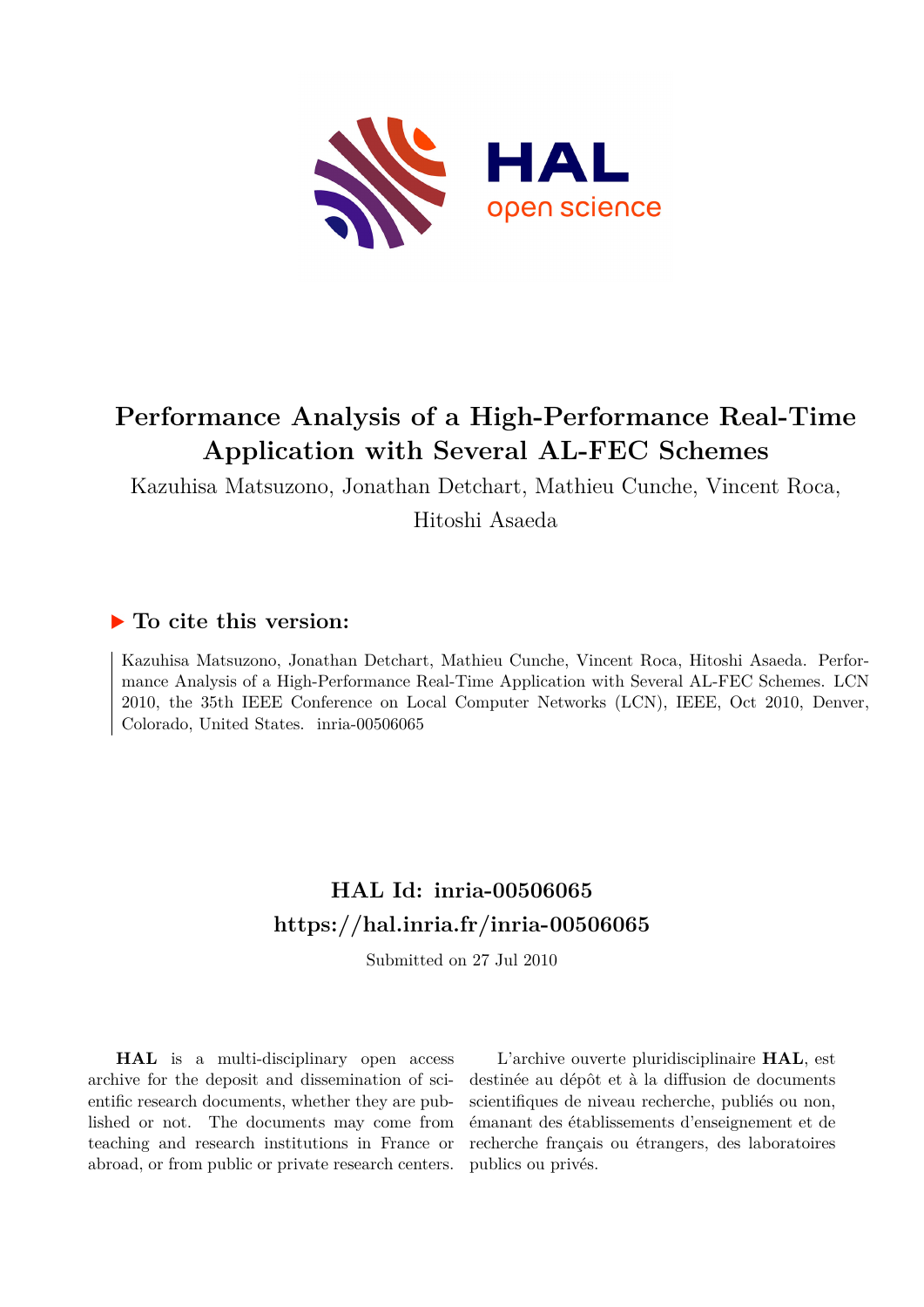# Performance Analysis of a High-Performance Real-Time Application with Several AL-FEC Schemes

Kazuhisa Matsuzono<sup>∗</sup> , Jonathan Detchart† , Mathieu Cunche† , Vincent Roca† and Hitoshi Asaeda<sup>∗</sup> <sup>∗</sup>Graduate School of Media and Governance,

> Keio University, 252-8520 Kanagawa, Japan Email: kazuhisa@sfc.wide.ad.jp, asaeda@wide.ad.jp <sup>†</sup> INRIA, Planète research team, France Email: {mathieu.cunche, jonathan.detchart, vincent.roca}@inria.fr

*Abstract***—Real-time streaming applications typically require minimizing packet loss and transmission delay so as to keep the best possible playback quality. From this point of view, IP datagram losses (e.g. caused by a congested router, or caused by a short term fading problem with wireless transmissions) have major negative impacts. Although Application Layer Forward Error Correction (AL-FEC) is a useful technique for protecting against packet loss, the playback quality is largely sensitive to the AL-FEC code/codec features and the way they are used. In this work, we consider three FEC schemes for the erasure channel: 2D parity check codes, Reed-Solomon over GF(**2 8 **) codes, and LDPC-Staircase codes, all of them being currently standardized within IETF. We have integrated these FEC schemes in the FECFRAME framework, a framework that is also being standardized at IETF, and whose goal is to integrate AL-FEC schemes in real-time protocol stacks in a simple and flexible way. Then we modified the Digital Video Transport System (DVTS) high-performance real-time video streaming application so that it can benefit from FECFRAME in order to recover from transmission impairments. We then carried out several performance evaluations in order to identify, for a given loss rate, the optimal configuration in which DVTS performs the best.**

#### I. INTRODUCTION

Real-time streaming applications are gaining increasing popularity. The deployment of a high-speed fiber in the "last mile" has brought high-quality streaming applications within reach of a large number of people. Recently, the development of high-quality streaming applications such as the Digital Video Transport System (DVTS) has attracted considerable attention [12], [13], [16]. Since DVTS can be used with a wide range of video cameras and ordinary PCs, it is in widespread use, for example, in e-learning, at international symposium, and in telemedicine [1].

Since high quality and high performance streaming applications consume a large amount of network bandwidth for data transmission – for instance, a single DVTS stream requires about 30 Mbps – they may compete with other data flows, thereby causing traffic congestion. When used over wireless networks, short term fading phenomena can cause large signal

This work was supported by the National Institute of Information and Communications Technology (NICT), Japan, under Dynamic Network Project. This work was supported by the French ANR grants 2006 TCOM 019 (CAPRI-FEC project) and ANR-09-VERS-019-02 (ARSSO project).

to noise ratio variations, which may prevent transmission errors from being recovered by lower layer FEC techniques. In both cases, such applications are susceptible to consecutive packet losses (or equivalently, erasures) and delay, both of which can lead to significant video quality degradations. These impairments can be critical, especially for mission-critical applications like telemedicine.

Packet loss resilience can be achieved in two ways: thanks to retransmissions or thanks to the addition of redundancy. The Automatic Repeat reQuest (ARQ) scheme, although widelyused in many transmission protocols (e.g. TCP), needs at least one Round Trip Time (RTT) to recover from a loss. This is an issue if this RTT exceeds the maximum acceptable delay of a real-time stream. Another problem is the fact that ARQ does not scale well in case of multicast or broadcast diffusion. On the opposite, Application Layer Forward Error Correction (AL-FEC) codes rely on error correcting codes for the packet erasure channel. With this type of channel, packets are either received without any error or totally lost during the transmission. The use of AL-FEC codes prevents retransmission delays by preventively adding redundancy packets to the streaming data flow. Thanks to this redundancy, a certain number of missing source packets can be recovered at the receiver side without the need to ask the sender for lost packets. Therefore AL-FEC is commonly used for real-time streaming applications like a video conference systems.

More precisely, an AL-FEC encoder adds  $n - k$  repair packets to each block of  $k$  source packets, which allows a receiver to rebuild all of the  $k$  source packets if more than  $k$ packets are received among the  $n$  packets sent. Maximum-Distance Separable (MDS) codes, such as Reed-Solomon codes [6], can recover all missing packets from any set of exactly  $k$  packets, while LDPC (Low Density Parity Check) codes [8] need to receive a small number of extra packets in addition to  $k$ . The performance of AL-FEC codes and the associated codecs (their software implementation), in terms of recovery capability and encoding/decoding delay largely varies, depending on the code intrinsic properties (e.g. is it an MDS code or not?), on the details of the codec (e.g. which kind of decoding algorithm is used, in particular with LDPC codes),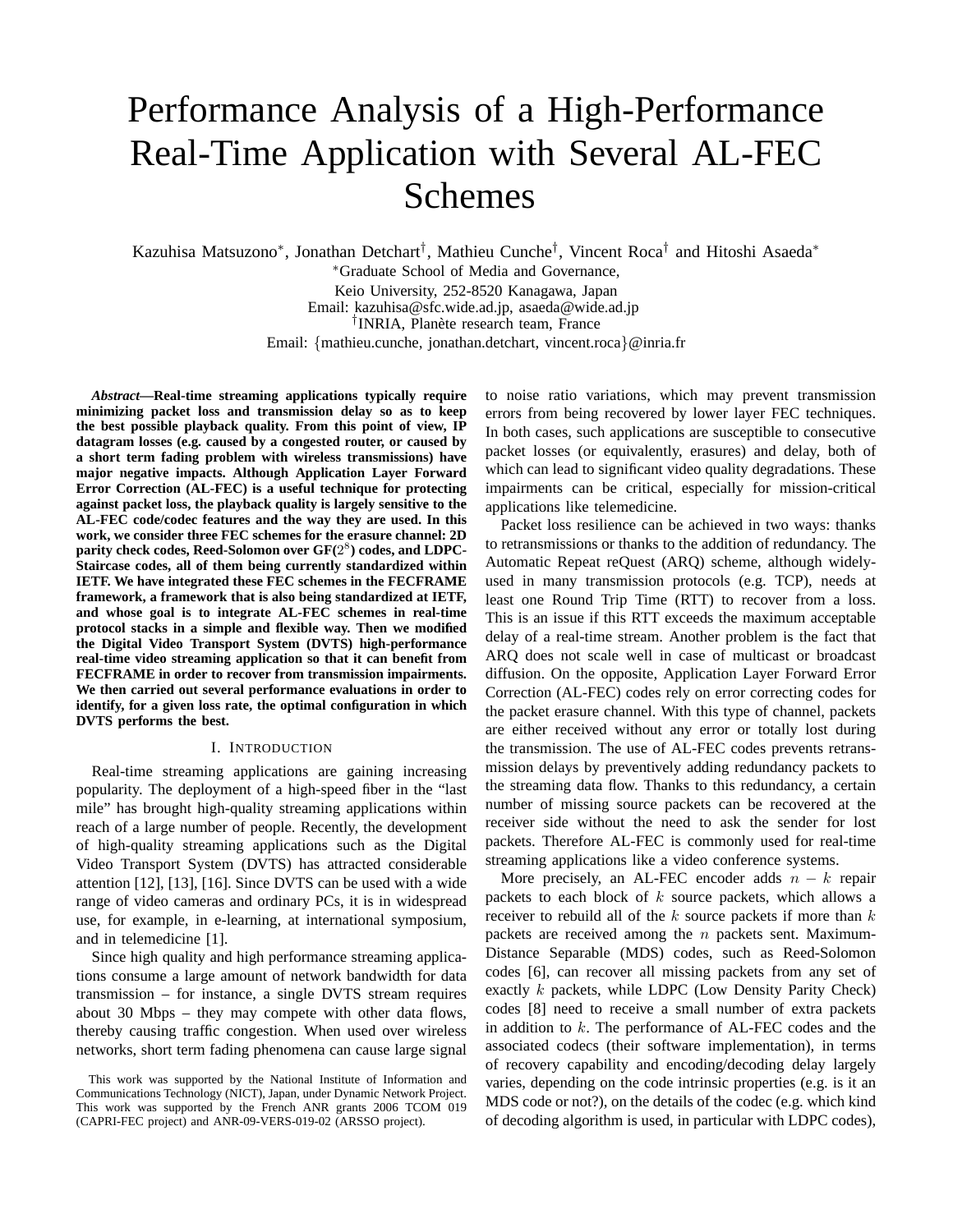the way transmissions occur (e.g. are packets sent sequentially or in a random order?), and the code parameters (e.g. the encoding block length n and the code rate  $k/n$ ). Since real-time applications are sensitive to both delay and packet losses, and since these two aspect are contradictory (the larger the block size, the better the protection, but the higher the delay), it is usually necessary to find a trade-off. In the past, many studies have been conducted to improve the performance in terms of either codec algorithm, or packet scheduling, or parameter adjustment. However, they usually did not compare actual AL-FEC techniques with an operational, high throughput real-time application. A low bit-rate application is more commonly used, which cannot highlight some phenomena like CPU load.

In this paper, we analyze the suitability of three AL-FEC codes and codecs (i.e. their software implementation) for high-performance real-time applications. More precisely, we considered the 2D parity check codes, the Reed-Solomon over GF( $2^8$ ) codes, and LDPC-staircase codes, all of them being standardized within the fecframe and rmt IETF working groups. We have also implemented the FECFRAME framework, following the current IETF specification [3] of the fecframe IETF working group. The goal of this framework is to integrate FEC schemes to real-time protocol stacks and applications in a simple and flexible way. Then we modified the Digital Video Transport System (DVTS) high-performance real-time video streaming application so that it can benefit from the FECFRAME framework. Finally, we carried out several experiments in order to identify, for a given loss rate, the configuration in which DVTS performs the best.

The remainder of this paper is organized as follows: Section II introduces related work and AL-FEC codes. Section III describes the overview of DVTS with FEC scheme. Section IV evaluates the performance of DVTS with FEC scheme, and we conclude in Section V.

#### II. APPLICATION LAYER FEC FOR REAL-TIME STREAMING

#### *A. Related Work*

Besides the diversity in the underlying FEC encoding/decoding techniques, different FEC mechanisms are proposed and analyzed to improve the performances. For instance, the impacts of packet scheduling and loss distribution on FEC performances are studied [18]. In [19], four different FEC techniques, that utilize XOR (eXclusive-OR) and RSE erasure codes, are adopted according to the network conditions. In [11] the performances of the LDPC-staircase codes are studied when using a hybrid IT/ML decoding scheme, both from the erasure recovery capability and decoding complexity viewpoints. This work is one of the foundations of the current paper, with the difference that in our work we are considering real-time flows, with different goals.

Concerning the parameter adjustment techniques (e.g. code rate), many studies have been conducted so far [14], [17], [15]. However, in the context of high-performance real-time applications, practical results and evaluations as a function of the FEC codes have not been fully studied. Many past studies rely on streaming software featuring a low bit-rate (i.e. less than 10 Mbps) and non-real-time flows (i.e. non strictly enforced). In that case phenomena like the impact of the codec in terms of CPU load are not visible.

#### *B. AL-FEC Codes*

Let us focus now on the three AL-FEC codes being considered in our work:

*1) 2D Parity Check Codes:* The 2D parity check codes (2D codes) are classified as "simple codes" [4], which suggests that these codes are effective for recovering packet losses under very low loss conditions. For example, a simple way of adding protection against a single packet loss consists in creating a parity (XOR) of a certain number of source symbols (where a symbol is a fixed size unit of data from the AL-FEC encoder/decoder point of view). The 2D codes are only slightly more complex than that: the  $k$  source symbols are arranged in a  $p \times p$  square matrix, where  $p = \sqrt{k}$  (we assume that  $p$  is an integral value). Then, for each row (resp. each column) a single repair symbol is created by computing the XOR sum for all source symbols in the row (resp. column). We can rebuild any row (resp. column) of the matrix from any  $p$ out of  $p + 1$  symbols in the row (resp. column). Of course these codes have limits: they are not MDS codes (there are situations where  $k$  received symbols do not enable decoding to succeed), and they create constraints on both  $k$  ( $p = \sqrt{k}$  must be an integral value) and on the number of repair symbols,  $2p$ (said differently the code rate is necessarily equal to  $\frac{k}{k+2p}$ ).

*2) RSE Codes:* The Reed-Solomon codes for the Erasure channel (RSE) [6] are classified as "small block codes" [4] (i.e.  $k, n$  are limited) and they are one of the most popular FEC codes. RSE codes are intrinsically limited by the Galois Field it uses (e.g. with GF( $2^8$ ),  $n \le 2^q - 1 = 255$ ). Since the cost of the finite field operations quickly increases with the finite field size [6], most of the practical applications restrain themselves to GF( $2^8$ ), even if it also limits n and k parameters. Yet, RSE codes are MDS codes which is a major asset (lost source packets can be recovered as soon as *exactly* k packets out of  $n$  are received for this block). In this paper we will focus on RSE codes over  $GF(2^8)$  only.

*3) LDPC-staircase Codes:* The LDPC-staircase codes [7], [8] are classified as "large block codes" [4] (i.e.  $k, n$  can be very large) and they are a particular case of regular Repeat Accumulate codes. Although they are not MDS codes, they have many advantages like the possibility to operate efficiently with large source  $k$  and  $n$  parameters, with a linear time encoding complexity. The parity check matrix H of LDPCstaircase codes is a  $(n - k) \times n$  binary matrix which can be divided into two parts: the left side of the matrix,  $H_1$ , is composed of  $n - k$  rows for k columns (i.e. the source symbols), while the right side of the matrix,  $H_2$ , is composed of  $n-k$  rows for  $n-k$  columns (i.e. the parity symbols). Here the  $H_2$  matrix has a "staircase" (double diagonal) structure. It means that each parity symbol is the XOR sum of the previous parity symbol plus a very small number of source symbols. The  $H_1$  matrix is filled in a fully regular way as follows: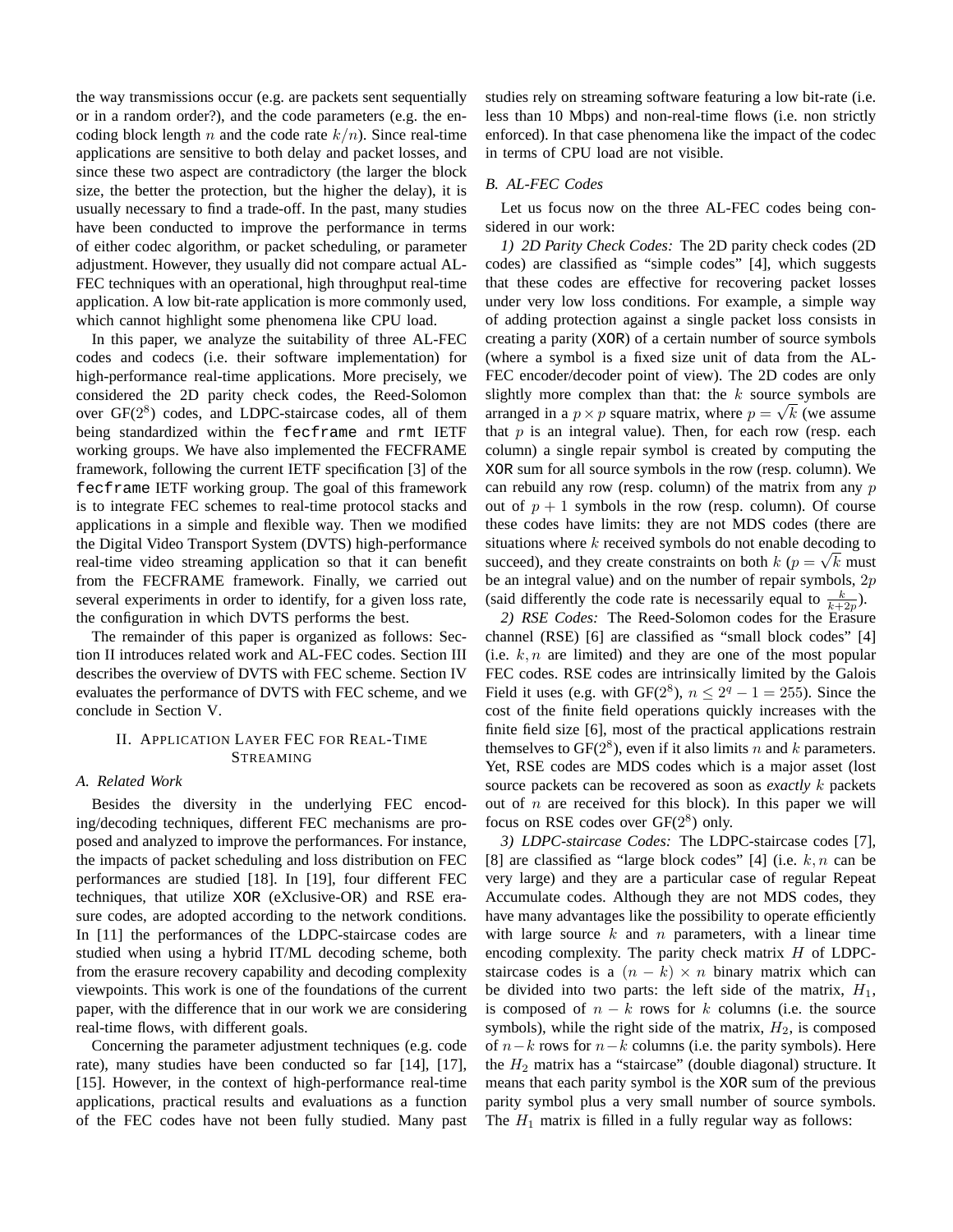

Fig. 1. The DVTS/FECFRAME architecture

- 1) Insert  $N_1$  "1-s" randomly but evenly into each column;
- 2) Check there are at least two "1-s" per row. If not, add one or two extra "1-s" randomly to these rows.

In [10], [11], a hybrid ITerative/Maximum Likelihood (IT/ML) decoding was proposed to improve the erasure recovery capabilities (now close to that of MDS codes) while keeping a moderate decoding complexity. This algorithm combines the optimal correction capabilities of the ML decoding with the low complexity of the IT [9] decoding. It works as follows: start decoding with the linear complexity IT algorithm. If IT decoding fails and if it is known that no additional symbol will be received, switch to the more complex ML decoding (basically a Gaussian Elimination) and try to finish decoding. It is clear that a receiver can decide if and when ML decoding is used, depending on local criteria (e.g. battery or CPU capabilities), independently from other receivers, which is a great asset. In order to have good erasure recovery performances under IT/ML decoding, even with small  $n$  values, we adjust the  $N_1$  parameter as follows [11]: if  $n \leq 2^8$ ,  $N_1 = 7$ , otherwise  $N_1 = 5$ .

#### III. DVTS/FECFRAME ARCHITECTURE

We now describe the DVTS/FECFRAME architecture (Fig. 1).

#### *A. DVTS*

The DVTS application can send and receive DV (Digital Video)/HDV (High-Definition Video) data over RTP [13]. The DV camera generates the DV/HDV stream, sends it over the IEEE 1394 interface to the sending host that runs the DVTS sending application. This latter encapsulates the DV/HDV frames into RTP packets and transmits them over the IP network. At the remote host, DVTS application upon receiving a DV/RTP or HDV/RTP packet, attaches an IEEE 1394 header to the received or reconstructed DV/HDV packets and transfers them to the DV/HDV recorder deck via the IEEE 1394 interface. A full DV stream consumes over 30 Mbps with standard NTSC quality video (525 lines and 29.97 fps). In case

of HDV format (i.e. MPEG-2 TS), the full stream consumes about 25 Mbps.

#### *B. FECFRAME Framework and FEC Schemes*

The FECFRAME framework [3] defines a generic way of plugging FEC schemes (i.e. the codec implementing an AL-FEC code) dynamically into a real-time (or non real-time) protocol stack, for instance between the RTP and UDP layers. Thanks to this framework, a sending streaming application can generate and send FEC repair packets (i.e. redundancy), and a receiving streaming application can recover from lost source packets and pass them to the application as if they had been received normally. Several parameters need to be adjusted and communicated to both the sender and the receiver: 1) the nature of the FEC scheme (we consider 2D codes, Reed-Solomon and LDPC-staircase in this work), 2) FEC scheme specific parameters (e.g. with Reed-Solomon the finite field size,  $m = 8$ , 3) the symbol length (E), which is either fixed for the whole duration or adjusted per block, depending on the FEC scheme, 4) the source block length  $(k)$ , 5) and the code rate  $k/n$ , or equivalently the total number of encoding symbols (source plus repair),  $n$  (subject to some constraints depending on the FEC scheme).

The encoding procedure, at the sender side, is as follows:

- 1) **Source block creation:** The FECFRAME instance receives (H)DV/RTP packets (known as Application Data Units, or ADU) from the application and stores them in a source block buffer for future encoding. To each ADU three bytes are prepended to form the source symbol (the source symbol is the unit of data used during the encoding/decoding process): 1 byte for the "flow ID" and 2 bytes for the ADU length. Then, since all source symbols need to be  $E$  bytes long, zero padding is added at the end of each ADU when needed. The Flow ID contains an integer that identifies the source flow (or application) to which this ADU belongs. This is necessary when several flows (several applications) are protected together by the same FECFRAME instance. The length contains an integer that indicates the ADU length, in bytes, without the three bytes and padding. This is necessary during decoding to strip padding.
- 2) **FEC encoding:** When the number of symbols stored in a source block buffer reaches  $k$ , or when the realtime constraints prevents the sender from waiting for additional ADUs (it can happen e.g. with variable bit rate flows), FEC encoding takes place. A certain number of repair symbols are created for this block, in accordance with the code rate (equivalently  $n$ ) limitation.
- 3) **"Source" and "Repair FEC Payload ID" addition:** Then a "source FEC payload ID" (case of an ADU) is added at the end of the  $(H)$ DV/RTP packet<sup>1</sup> and transmission takes place. Similarly a "repair FEC payload ID"(case of a repair symbol) is prepended (rather than

<sup>1</sup>A mode exists where the (H)DV/RTP packet is sent without any modification (no "source FEC payload ID") for backward compatibility purposes. This mode has limitations and will not be considered in our work.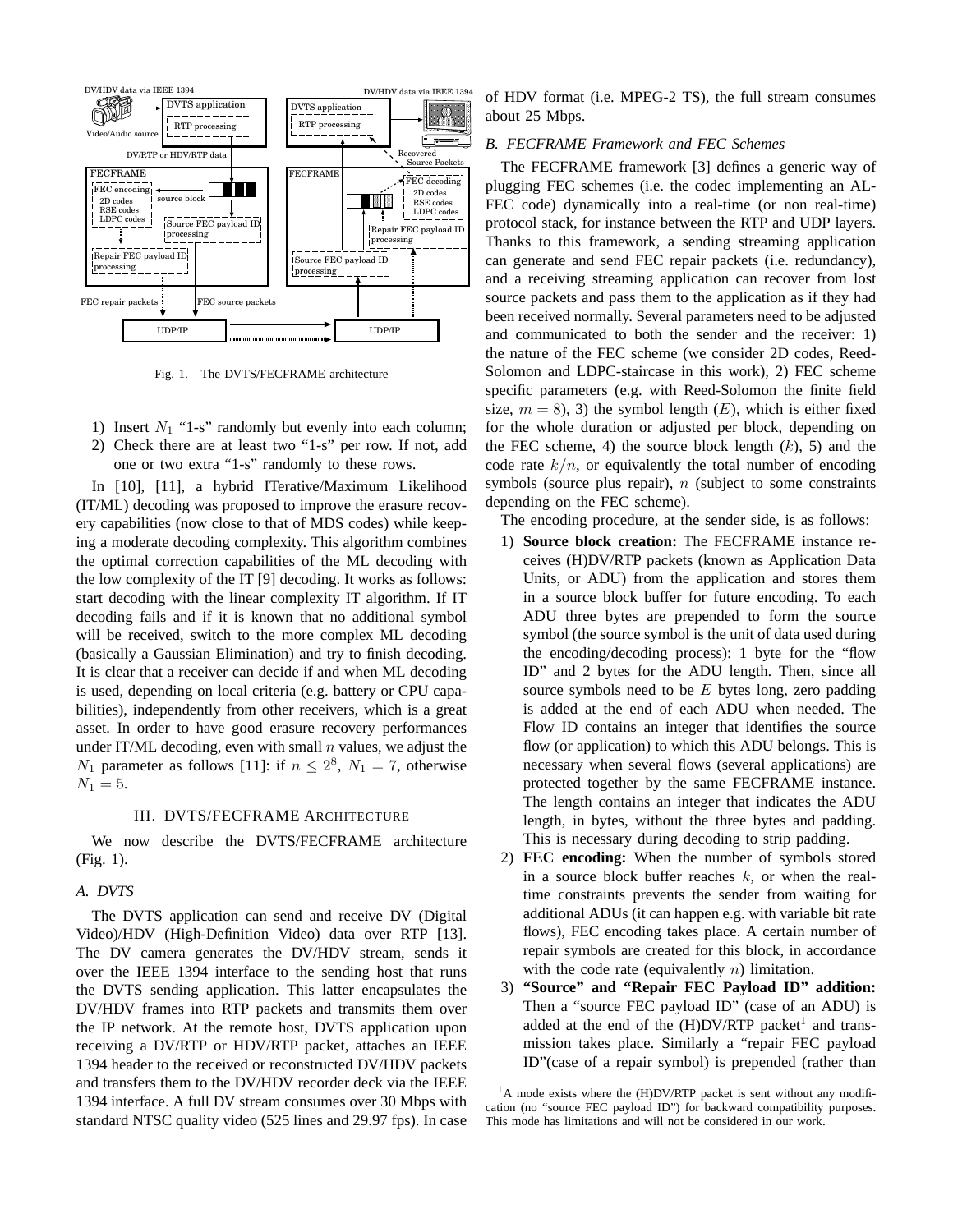appended) to each repair symbol, and transmission takes place. The goal of these FEC payload ID are, for a receiver, to identify which block the symbol belongs to as well as the symbol "position" inside this block. The receiver can therefore gather all the symbols belonging to the same block and launch decoding if needed.

At the receiver side, the FECFRAME instance receives both FEC source and repair packets from the network. The decoding procedure is as follows:

- 1) **FEC source and repair packet storage:** Upon receiving a FEC source packet, the FECFRAME instance 1) passes a copy of it, without the source FEC payload ID, to the application immediately. It also 2) keeps a copy of it with other packets that belong to this block. Since the RTP data is immediately passed to the application, the application benefits from it without any additional waiting time. Upon receiving a FEC repair packet, the FECFRAME instance stores this packet in the buffer associated to the block it belongs to.
- 2) **FEC decoding:** If some source packets are missing in a source block and if the number of repair symbols received for that block is sufficient, FEC decoding is launched. Depending on the FEC code being used, it works as follows:
	- *2D codes:* When a packet belonging to the next source block arrives<sup>2</sup>, a decision is taken: if at least k symbols are available for the current block, decoding is launched.
	- *RSE codes:* FEC decoding is launched as soon as exactly k source and repair symbols are received.
	- *LDPC-staircase codes:* LDPC-staircase codes require slightly more than  $k$  symbols for decoding to succeed. Based on experimental results [11], we set the threshold at  $k \times (1.05)$ , which corresponds to a very high decoding success probability and a low decoding complexity (IT decoding will significantly simplify the linear system to be solve during ML decoding). As soon as at least  $k \times (1.05)$  symbols are received, FEC decoding is launched. Otherwise, when a packet belonging to the next source block arrives, a decision is taken: if at least  $k$  symbols are available, decoding is launched.

#### IV. EXPERIMENTAL RESULTS

#### *A. Experimental Setup and Performance Metrics*

To evaluate the performance of DVTS with FEC scheme, we set up an experimental environment. The sender and the receiver are desktop machines under 32bit Linux operating system, running a modified DVTS that includes the FECFRAME framework and several FEC schemes. The sender uses a Pentium 4/2.4 GHz CPU/512 MB RAM and runs a Linux 32bit OS. The receiver uses a Pentium Core 2/1.66 GHz CPU/1 GB RAM and runs a Linux 32bit OS. The DVTS application is version hdvts1.0a [20]. The 2D codes, Reed-Solomon codes, and LDPC-staircase codes are those available in version 1.0.0 of the OpenFEC.org library [21].

The sending strategy consists in sending all FEC source packets first, then FEC repair packets. Additionally, in case of LDPC-staircase codes, the repair packets are sent in a random order, whereas for the two other codes, they are sent sequentially. During tests the uniform packet loss probability used is progressively increased from 0% to 51%, by 3% each time. The packets erased are randomly chosen, in accordance with this loss probability. During each test (that last 60 seconds each), the receiver then measures the recovery capabilities, the frame delays and the CPU resource usage. The CPU resource usage is also measured at the sender side.

Table I shows the parameters for each FEC code considered. The code rate is fixed and set equal to 2/3 for all AL-FEC codes.  $k = 170$  is chosen since it corresponds to  $n = 255$ , i.e. a value compatible with RSE over  $GF(2^8)$ . Since we use DV format and the maximum DV/RTP packet size is 1372 bytes, we set  $E = 1372 + 3$  bytes. This has to be compared to the maximum packet loss probability set deliberately to 51%. We can expect that as the packet loss probability approaches 33.3%, performance will degrade, and above this value and until 51%, performance will be rather poor, a full decoding of a source block being usually impossible (but partial decoding may happen, especially with the "small" 2D codes).

TABLE I FEC PARAMETERS

| FEC Codes         | Symbol Length (bytes) | Code Rate | Source Block Length $(k)$ |      |
|-------------------|-----------------------|-----------|---------------------------|------|
| 2D Codes          | 1375                  | 2/3       |                           | none |
| <b>RSE</b> Codes  | 1375                  | 2/3       | 170                       | none |
| <b>LDPC</b> Codes | 1375                  | 2/3       | $(1)$ 170                 |      |
|                   |                       |           | $(2)$ 500                 |      |
|                   |                       |           | $(3)$ 1000                |      |

#### *B. Recovery Capabilities*

The packet loss recovery capabilities can be evaluated by measuring the actual data loss percentage within the application (i.e. the DV/RTP packet loss percentage after loss correction within FECFRAME) as a function of the packet loss probability. Fig. 2 and Fig. 3 show that there remain unrecovered loss with a 30% packet loss probability (or higher). With 2D codes the situation is worse since about 0.03% unrecovered data losses happen even with a packet loss probability lower than 10%. Above 10%, unrecovered loss quickly increases. With RSE and LDPC codes, the unrecovered loss is null below approximately a 30% of packet loss probability. We see that RSE codes  $(k = 170)$  perform only marginally better than LDPC  $(k = 170)$  codes. Increasing LDPC's k parameter to  $k = 500, 1000$  (we know that LDPC codes perform asymptotically well) improves marginally the erasure recovery capabilities (while increases the decoding delay which is clearly an issue).

<sup>&</sup>lt;sup>2</sup>If we ignore possible packet reordering, this is the sign that no additional packet will be received for the current block. With possible packet reordering, the receiver should wait some more time.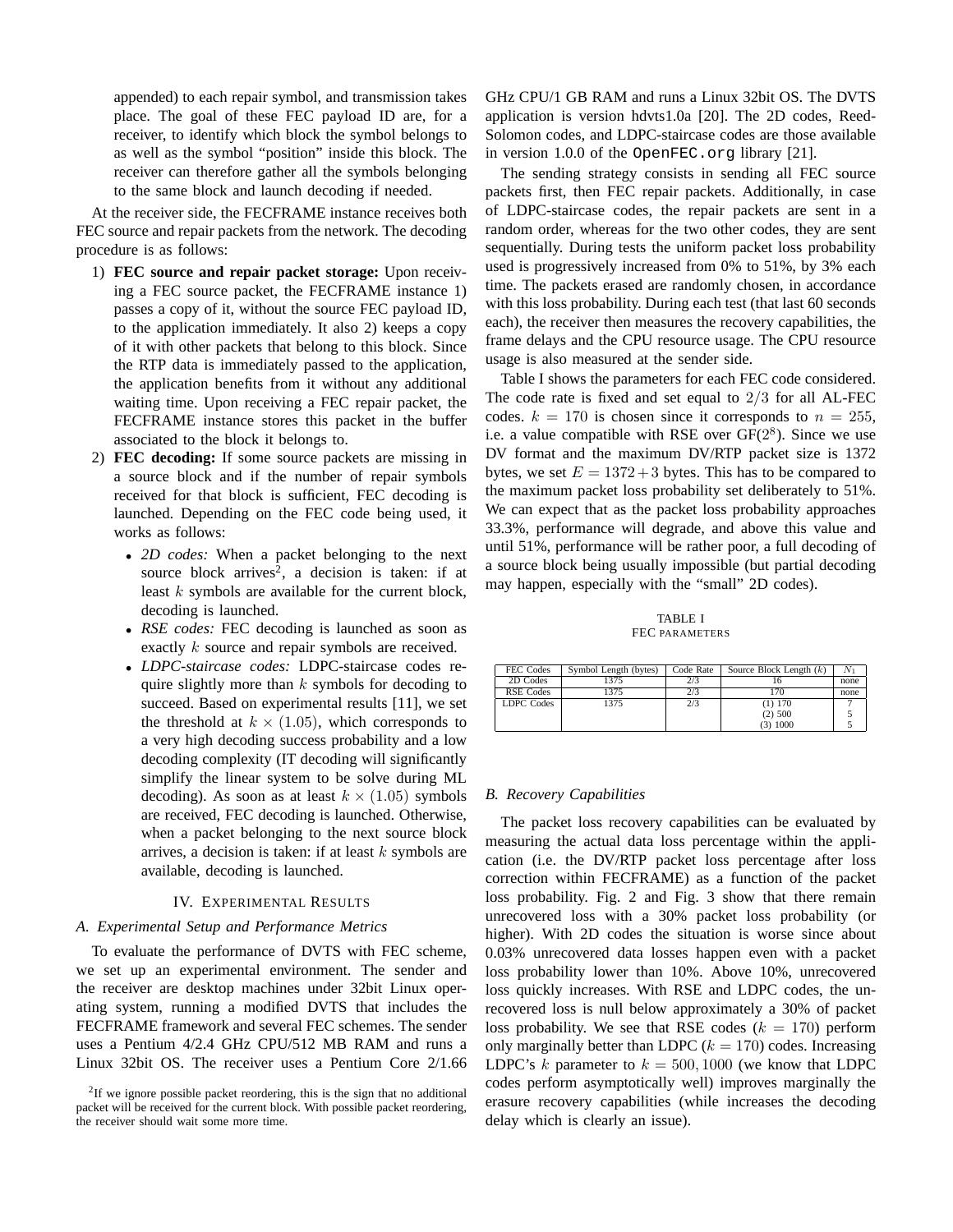

Fig. 2. Average data loss rate with 2D, RSE, and LDPC  $(k = 170)$  codes



Fig. 3. Average data loss rate with LDPC codes  $(k = 500, 1000)$ 

#### *C. Frame Delay*

We then evaluate the frame delay, during receiver's RTP processing, by measuring how long it take to the FECFRAME instance to get each DV/RTP packet, compared to a normal DVTS processing. To that purpose, we measure the number of delayed frames and their delay. The average frame delay in each test is then obtained by dividing the total delay time by the number of delayed frames. This average frame delay, plus the standard deviation above and below, as a function of the packet loss probability is shown in Fig. 4 and Fig. 5. With 2D codes, throughout the tests (from 0% to 51% loss probabilities), the maximum average frame delay turned out to be 63.7 msec (around a 26.2% packet loss probability). Otherwise, the average frame delay was usually lower than 50 msec.

With RSE codes, the average frame delay around a 12.1% packet loss probability was over 100 msec. Then around 30.1% packet loss probability, the average frame delay became 543.9 msec which is rather bad.

With LDPC codes ( $k = 170$ ), when the packet loss probability was lower than 24%, the average frame delay was below 50 msec. Above 24% packet loss probability, the maximum average frame delay was about 89.4 msec. With larger LDPC codes ( $k = 500, 1000$ ), the average frame delay was always greater than that of LDPC codes  $(k = 170)$ . In particular,



Fig. 4. Frame delay with 2D, RSE, and LDPC  $(k = 170)$  codes



Fig. 5. Frame delay with LDPC codes  $(k = 500, 1000)$ 

in high packet loss probability conditions (more than 24%), the average frame delay of LDPC codes with the large source block length was significantly greater. For instance, around a 30% packet loss probability, this average delay was about 241.6 msec ( $k = 500$ ) and 401.5 msec (= 1000), respectively.

From these results we can say that in our use-case, small LDPC codes  $(k = 170)$  are a good solution since they offer good erasure capabilities (close to that of Reed-Solomon codes of similar dimension) while keeping the frame delay low, close to that of 2D codes.

#### *D. Processing Load*

In order to understand resource usage at the receiver side during FECFRAME processing, we measured the CPU load at one second interval. Fig. 6 and Fig. 7 show the average CPU load at the receiver, plus the standard deviation above and below, as a function of the packet loss probability. As seen from Fig. 6, the average CPU load of RSE codes quickly increases until the packet loss probability reaches approximately 30%. For instance, at 27.1% packet loss probability, the average CPU load at the receiver is 31.0%. For higher packet loss probabilities, this load decreases since the receiver has fewer and fewer opportunities to launch RSE decoding. On the opposite, with the 2D and LDPC-staircase codes, no matter the packet loss probability over the network, the average CPU load always remains below 8%.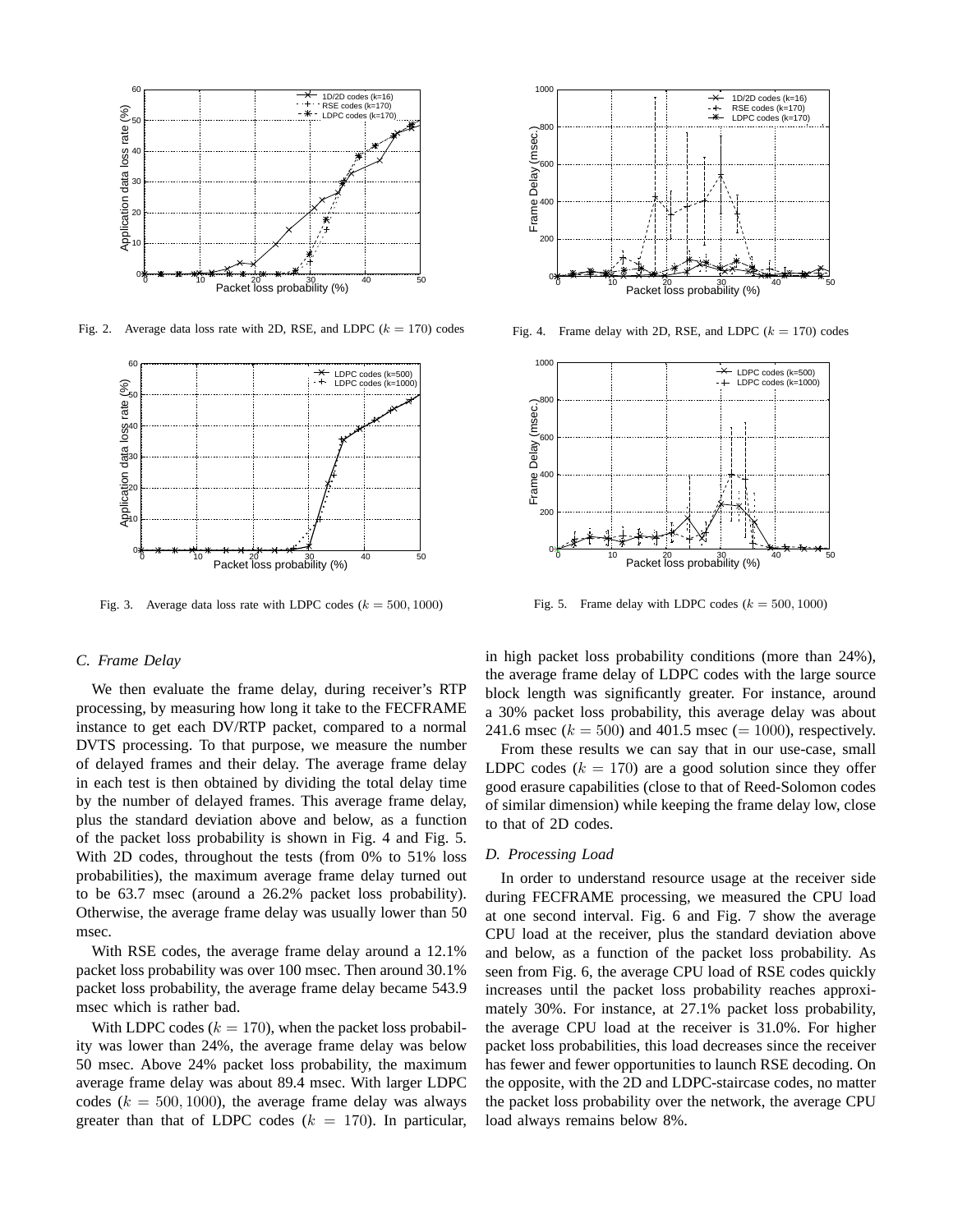

Fig. 6. CPU load at the receiver side, with 2D, RSE, and LDPC ( $k = 170$ ) codes



Fig. 7. CPU load at the receiver side, with LDPC codes  $(k = 500, 1000)$ 

We also measured the CPU load at the sender side during FECFRAME processing. Table II shows the average CPU load and the corresponding standard deviation. We see that RSE encoding create a significant CPU load, compared to 2D and LDPC-staircase codes.

#### *E. Discussions and Recommendations*

Based on the experimental results in terms of recovery capabilities, frame delay, and processing load, we can identify the optimal configuration that achieves the best performance. In presence of a certain packet loss probability, it is necessary to find a well-balanced point between the recovery capabilities and frame delay. In general, in order to absorb the arrival delay of the source packet, a receiver requires a packet buffer of a certain length at the cost of the real-time performance. If the packet arrival delay exceeds the acceptable range determined by the buffer length, the packet is discarded. Therefore, an appropriate tuning of this buffer length is vital.

TABLE II CPU LOAD AT THE SENDER SIDE

|                   | 2D codes | RSE codes |          | LDPC codes |           |
|-------------------|----------|-----------|----------|------------|-----------|
| k, code rate      | 16. 2/3  | 170. 2/3  | 170, 2/3 | 500, 2/3   | 1000, 2/3 |
| ave. CPU load (%) | 14.1     | 74.3      | 12.0     | 11.0       | 12.6      |
| std deviation     | 6.0      | 9.0       | 6.3      |            |           |

Within less than 10% of packet loss probability, RSE and LDPC-staircase codes recover almost all the lost source packets. The 2D codes continually causes about 0.03% data loss rate because of the small source block length  $(k = 16)$ . In the case of 2D, RSE, and LDPC  $(k = 170)$  codes, the receiver needs the equivalent buffer length of 100 msec in order to absorb the generated frame delay. However Fig. 8 shows that LDPC codes with larger source block lengths  $(k = 500, 1000)$  causes some frames to be discarded with the equivalent 100 msec buffer. With an equivalent 200 msec buffer (not shown), there is no discarded frame any more. In this context we can conclude that RSE and LDPC-staircase  $(k = 170)$  codes are suitable in the presence of low and nonburst packet loss conditions, in terms of both video quality and real-time performance. With a low spec machine, LDPCstaircase  $(k = 170)$  and 2D codes should be preferred because of the modest processing load generated.

In presence of more than 10% packet loss probability, 2D codes cannot recover lost source packets, while RSE and LDPC-staircase codes fully recover them up to around 30% packet loss probability. As seen from Fig. 9, when using an equivalent 100 msec buffer, the number of discarded frames in all cases increases as the packet loss probability increases. This is particularly true for RSE codes that behave badly. On the opposite, LDPC-staircase  $(k = 170)$  codes are the codes that perform the best (not considering 2D codes). In Fig. 10, with an equivalent 200 msec buffer, the number of discarded frames considerably decreases except for RSE codes that still show poor performance. To a lesser extent, with high packet loss probabilities, LDPC codes ( $k = 500, 1000$ ) feature a large number of discarded frames because of their important decoding time (more packets are needed before decoding can start). However, if a receiver can afford a large equivalent buffer length, at the cost of real-time performance, LDPCstaircase codes with large block lengths can achieve the higher recovery capability in high and bursty packet loss conditions which can be a significant asset.

To conclude, LDPC-staircase  $(k = 170)$  codes are good choices in terms of recovery capabilities, real-time performance and processing load, no matter the incoming packet loss rate.

#### V. CONCLUSIONS AND FUTURE WORKS

This work analyses the benefits of adding three AL-FEC codes, namely the 2D parity check, Reed-Solomon (RSE) over GF(2 8 ) and LDPC-staircase codes, in a high-performance, high throughput real-time video streaming application, the Digital Video Transport System (DVTS). More precisely DVTS has been modified, following the FECFRAME approach [3] to integrate AL-FEC codes. Based on the experimental results in terms of recovery capabilities, frame delay and processing load, we have identified the optimal configuration for a given incoming loss rate. More precisely, under low packet loss conditions, all FEC codes achieve high quality video playback since erasures are recovered within their realtime constraints. However, from the processing load point of